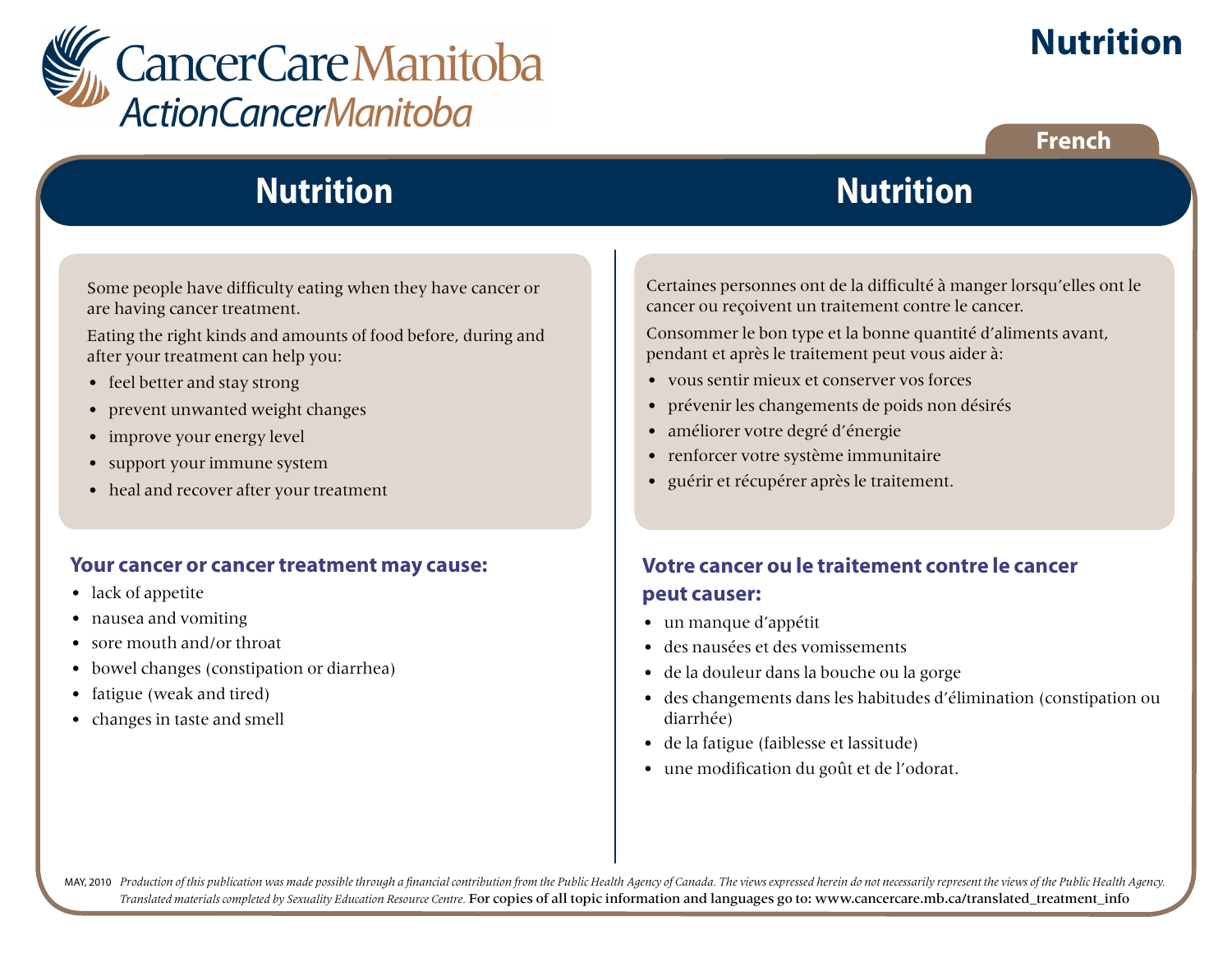

## **French**

# **Nutrition**

#### **To help you eat better:**

- Try five to six small meals a day instead of three large ones. This will provide you with energy throughout the day.
- Try a variety of foods. Food that didn't taste good before, might taste better now.
- Stock your pantry and freezer with favourite and easy to prepare foods such as canned soup, pudding, canned fish, cheese, eggs, yogurt, cottage cheese, cereal, milk and bread. Family and friends may be able to help you do this.
- Stay as active as possible. Even a short walk each day may help improve your appetite.

#### **Ideas to add extra calories:**

- Add whole milk or cream to: cereal, cream soups, milkshakes, pudding, custard, mashed potatoes and cheese sauces.
- Snack on dried fruit, cereal, yogurt, ice cream or milkshakes.
- Add extra butter, margarine, vegetable oil, sauces or gravy to mashed potatoes, bread, pasta, rice, cooked vegetables, hot cereals and soups.
- Try ready to drink liquid nutritional supplements (e.g. Boost, Ensure). They are easy to use and high in protein, calories, vitamins and minerals.
- Talk to a registered dietitian at CancerCare Manitoba for other food choices and ideas.

## **Nutrition**

#### **Pour mieux vous alimenter:**

- Essayez de prendre de cinq à six petits repas par jour au lieu de trois gros. Ainsi, vous aurez de l'énergie toute la journée.
- Essayez de varier les menus. Des aliments que vous n'aimiez pas avant pourraient vous plaire maintenant.
- Faites provision d'aliments que vous aimez et qui sont faciles à préparer, comme les soupes en conserve, les poudings, le poisson en conserve, le fromage, les œufs, le yogourt, le fromage cottage, les céréales, le lait et le pain. Les membres de votre famille et vos amis pourraient vous y aider.
- Restez aussi active que possible. Même une petite promenade chaque jour peut contribuer à améliorer votre appétit.

#### **Pour consommer plus de calories:**

- Ajoutez du lait entier ou de la crème à vos céréales, soupes crémeuses, *milkshake*, pouding, crèmes renversées, purées de pommes de terre et sauces au fromage.
- Prenez des collations de fruits séchés, yogourt, crème glacée ou *milkshake*.
- Ajoutez plus de beurre, margarine, huile végétale, sauce ou jus de viande à la purée de pommes de terre, au pain, aux pâtes, au riz, aux légumes cuits, aux céréales chaudes et aux soupes.
- Essayez de boire des suppléments nutritifs (p. ex. Boost, Ensure). Ils sont faciles à utiliser et sont riches en protéines, calories, vitamines et minéraux.
- Consultez une ou un diététiste autorisé d'Action cancer Manitoba pour connaître d'autres choix d'aliments ou d'autres idées.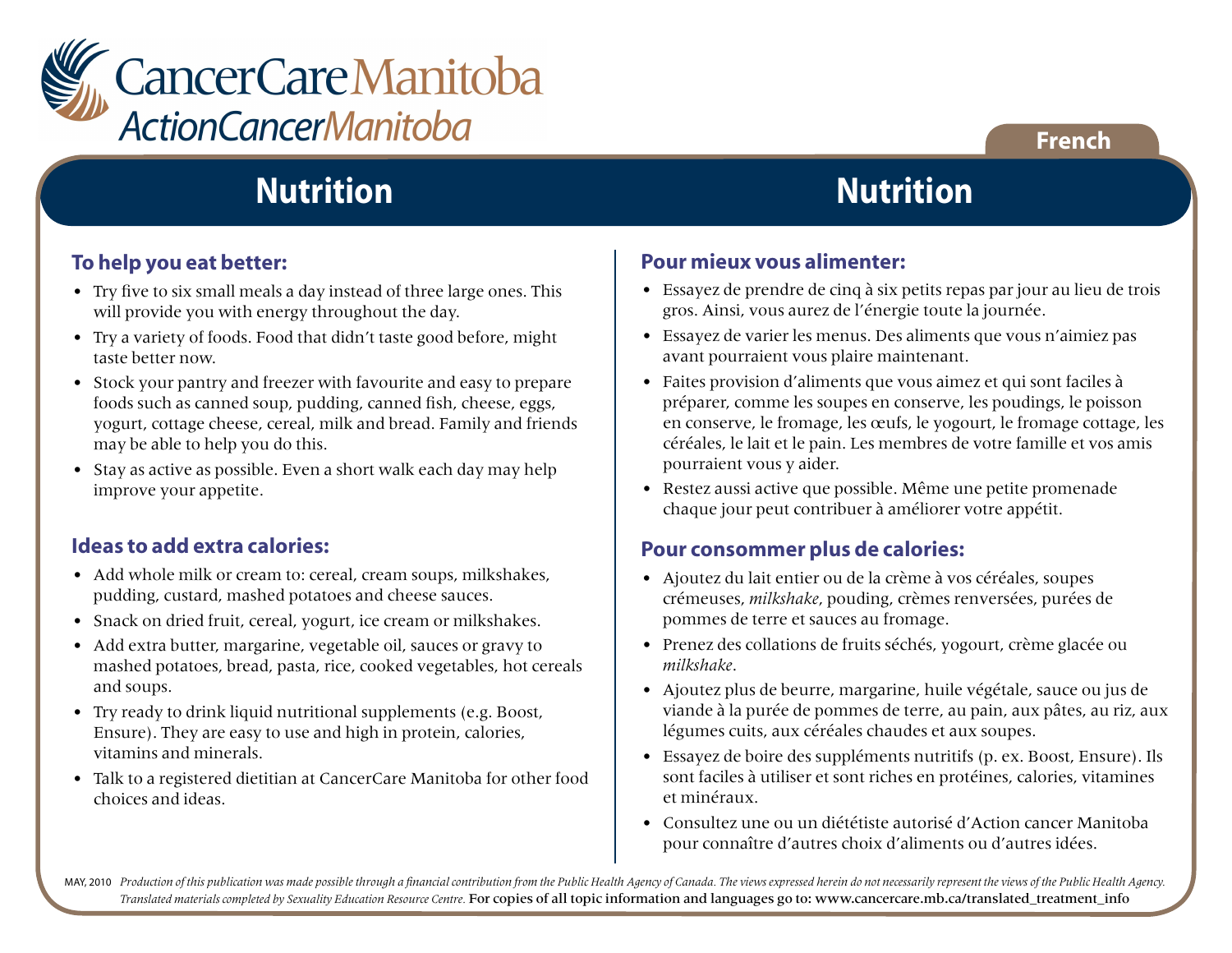

# **Nutrition**

#### **Ideas to add extra protein:**

- Add grated cheese to soup, mashed potatoes, vegetable sauces and casseroles.
- Snack on hard cheese, cottage cheese, nuts, seeds, eggs and canned fish.
- Add peanut butter or other nut butters to sliced fruit, toast, muffins, crackers, ice cream and milkshakes.
- Talk to a registered dietitian at CancerCare Manitoba for other food choices and ideas.

## **Fluids are important for your body to function well**

- If you don't drink enough fluids you may feel tired, lightheaded and/or sick to your stomach.
- If you are losing weight choose fluids that contain calories such as: milk, juice, milkshakes or liquid nutritional supplements (e.g. Boost, Ensure).
- Drink less fluid with your meals if you feel full quickly.

## **Nutrition**

**French**

#### **Pour consommer plus de protéines:**

- Ajoutez du fromage râpé aux soupes, purées de pommes de terre, sauces aux légumes et ragoûts.
- Prenez une collation de fromage dur, de fromage cottage, de noix, de graines, d'œufs ou de poisson en conserve.
- Ajoutez du beurre d'arachides ou d'autres noix aux fruits tranchés, aux rôties, aux muffins, aux craquelins, à la crème glacée, aux *milkshake.*
- Consultez une ou un diététiste autorisé d'Action cancer Manitoba pour connaître d'autres choix d'aliments ou d'autres idées.

## **Les liquides sont importants pour le bon fonctionnement de l'organisme**

- Si vous ne buvez pas suffisamment, vous pourriez vous sentir fatiguée ou étourdie, ou avoir des malaises d'estomac.
- Si vous perdez du poids, choisissez des liquides riches en calories comme le lait, le jus, les *milkshake* ou les suppléments nutritifs liquides (p. ex. Boost, Ensure).
- Buvez moins pendant le repas si vous vous sentez rassasiée rapidement.